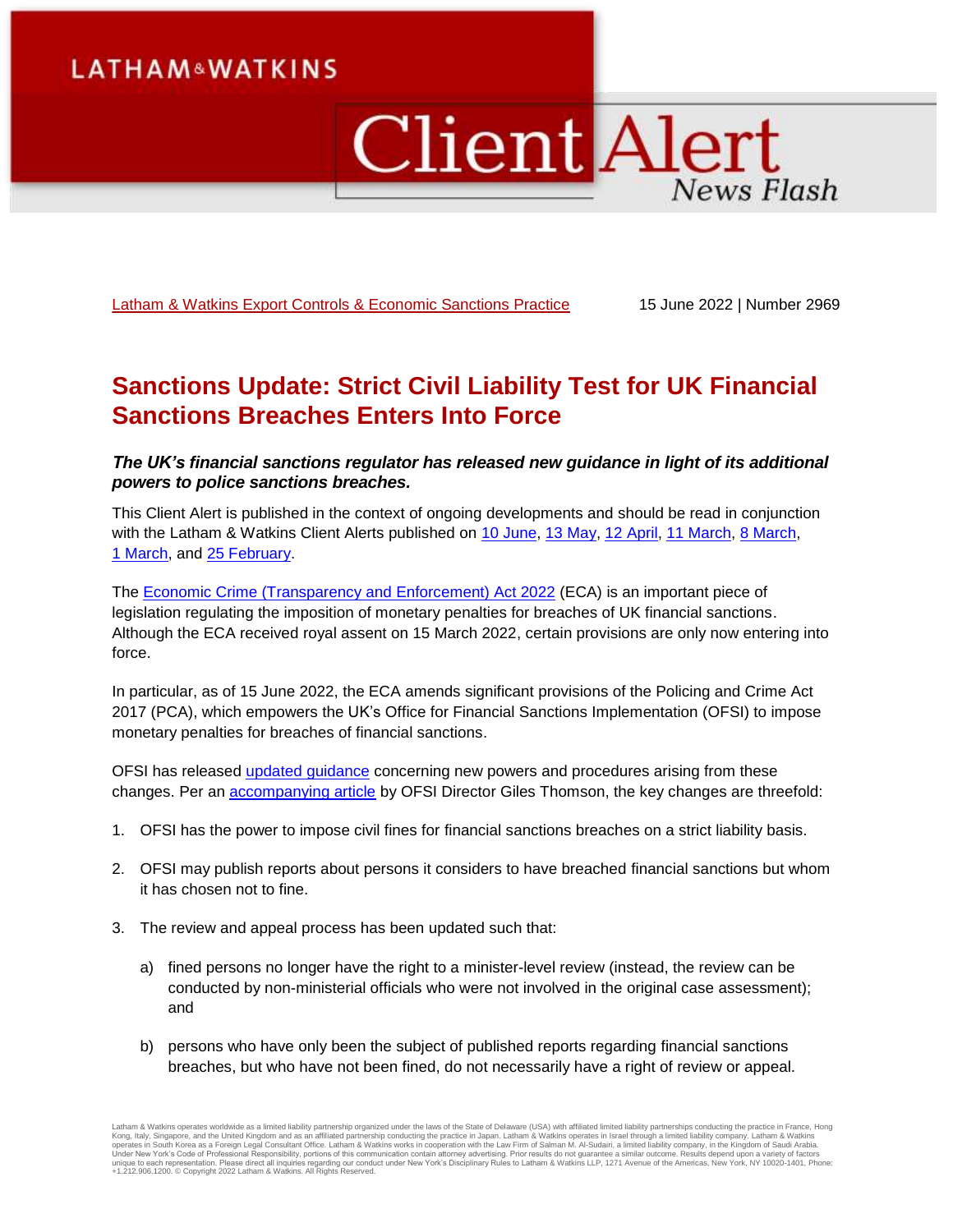# **The New Strict Liability Approach**

Previously, in order to impose a monetary penalty under s.146(1)(b) PCA, OFSI had to be satisfied that, on the balance of probabilities, a person "knew or had reasonable cause to suspect" that they were in breach of sanctions or had failed to comply with an obligation.

Through the application of s.54 ECA, as of 15 June 2022, the provision of the PCA containing that knowledge requirement is omitted and the following language is instead included: "[i]n determining […] whether a person has breached a prohibition, or failed to comply with an obligation, imposed by or under financial sanctions legislation, any requirement imposed by or under that legislation for the person to have known, suspected or believed any matter is to be ignored".

Director Thomson [notes](https://ofsi.blog.gov.uk/2022/06/08/new-enforcement-powers-a-message-from-giles-thomson-director-of-ofsi/) that the change "brings this aspect of UK financial sanctions legislation more in line with […] the model used for US financial sanctions." In the US, the Treasury Department's Office of Foreign Assets Control (OFAC) has stated in an [advisory](https://home.treasury.gov/system/files/126/ofac_ransomware_advisory_10012020_1.pdf) that it "may impose civil penalties for sanctions violations based on strict liability, meaning that a person subject to US jurisdiction may be held civilly liable even if it did not know or have reason to know it was engaging in a transaction with a person that is prohibited under sanctions laws and regulations". Similarly, Director Thomson considers the UK's regulatory shift will strengthen OFSI's ability to act against persons "that fail to ensure they are not dealing with sanctioned entities or adhere to their financial sanctions obligations".

According to OFSI's [guidance,](https://assets.publishing.service.gov.uk/government/uploads/system/uploads/attachment_data/file/1081197/OFSI_Enforcement_guidance_June_2022.pdf) whether a person "knew or suspected that their conduct amounted to a breach" has not become irrelevant: OFSI will consider this factor when assessing the severity of the breach and determining a "proportionate" response.

Neither the size nor nature of the monetary penalty that OFSI can impose has changed: the permitted maximum penalty remains £1 million or 50% of the value of the breach, whichever is higher. However, the ECA has provided OFSI with an additional power: in effect, the capacity to "name and shame" persons it considers have committed breaches but whom it has chosen not to fine.

### **Publication of Breaches of Financial Sanctions**

OFSI [generally publishes reports](https://www.gov.uk/government/collections/enforcement-of-financial-sanctions) when it imposes civil monetary penalties. These reports include details of the penalty, compliance lessons, and a summary of facts, including the parties who committed the breach.

However, as of 15 June 2022, s.56 ECA provides OFSI with the power to publish such reports when "a monetary penalty has not been imposed" but OFSI is nevertheless "satisfied, on the balance of probabilities, that a person has breached a prohibition, or failed to comply with an obligation, that is imposed by or under financial sanctions legislation".

Director Thomson describes this power as an "addition to our enforcement toolkit [that] will help to raise awareness of financial sanctions". He writes that "[t]he power only applies where there is found to be a breach of financial sanctions, and publication will be considered on a case-by-case basis — including whether the case involves important compliance lessons for industry".

He further states that "OFSI will notify persons prior to publication to provide an opportunity to make representations". However, the [OFSI guidance](https://assets.publishing.service.gov.uk/government/uploads/system/uploads/attachment_data/file/1082822/15.06.22_Monetary_penalty_guidaance.pdf) notes that the right to seek a review and, in certain circumstances, an appeal of OFSI's decision "does not apply where a monetary penalty has not been imposed".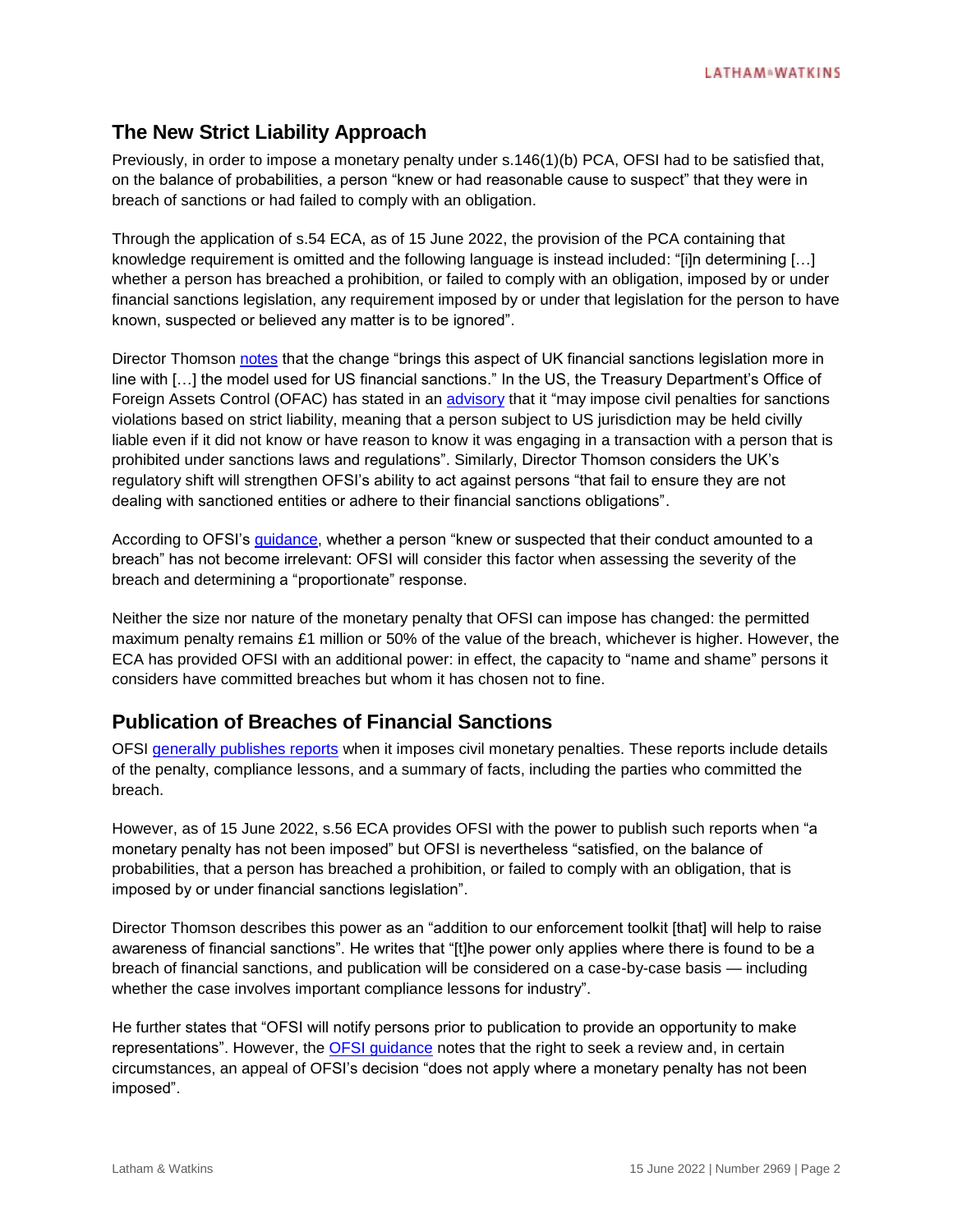## **Review Process**

The PCA previously provided that a person on whom OFSI imposed a monetary penalty had the right to seek a personal review by a minister of Her Majesty's Treasury (HMT). However, following an amendment by s.55 ECA, OFSI's guidance explains that now "where a review is requested, such review will be undertaken by people not involved in the original case assessment". Director Thomson considers that this change "will allow HMT to more effectively manage the resourcing implications of this work."

[OFSI's guidance](https://assets.publishing.service.gov.uk/government/uploads/system/uploads/attachment_data/file/1082822/15.06.22_Monetary_penalty_guidaance.pdf) has been updated to clarify that an appeal is permitted (by way of the Upper Tribunal) if the result of the review is "to uphold the decision to impose the monetary penalty and its amount, or to uphold the decision to impose the monetary penalty but to substitute a different amount".

Accordingly, it remains unclear what recourse exists if OFSI exercises one of its new powers and publishes the details of a breach without imposing a monetary penalty.

## **Takeaways**

The amendments to the powers and procedures of the UK's sanctions regulator that apply from 15 June 2022 are significant. Principal among them are:

- the imposition of a strict liability standard for civil monetary penalties for financial sanctions breaches;
- the removal of the ministerial review requirement; and
- the power to publish reports of breaches without imposing a monetary penalty.

Given OFSI's ability to impose monetary penalties on a strict liability basis, it is important that businesses review and, if necessary, update their sanctions compliance procedures. For example, businesses may wish to implement denied party screening to ensure that they do not inadvertently deal with sanctioned persons. Such precautions are particularly important for businesses with a continued presence in, or which are continuing to trade with, Russia and Belarus — which involves significant risks of inadvertently breaching sanctions.